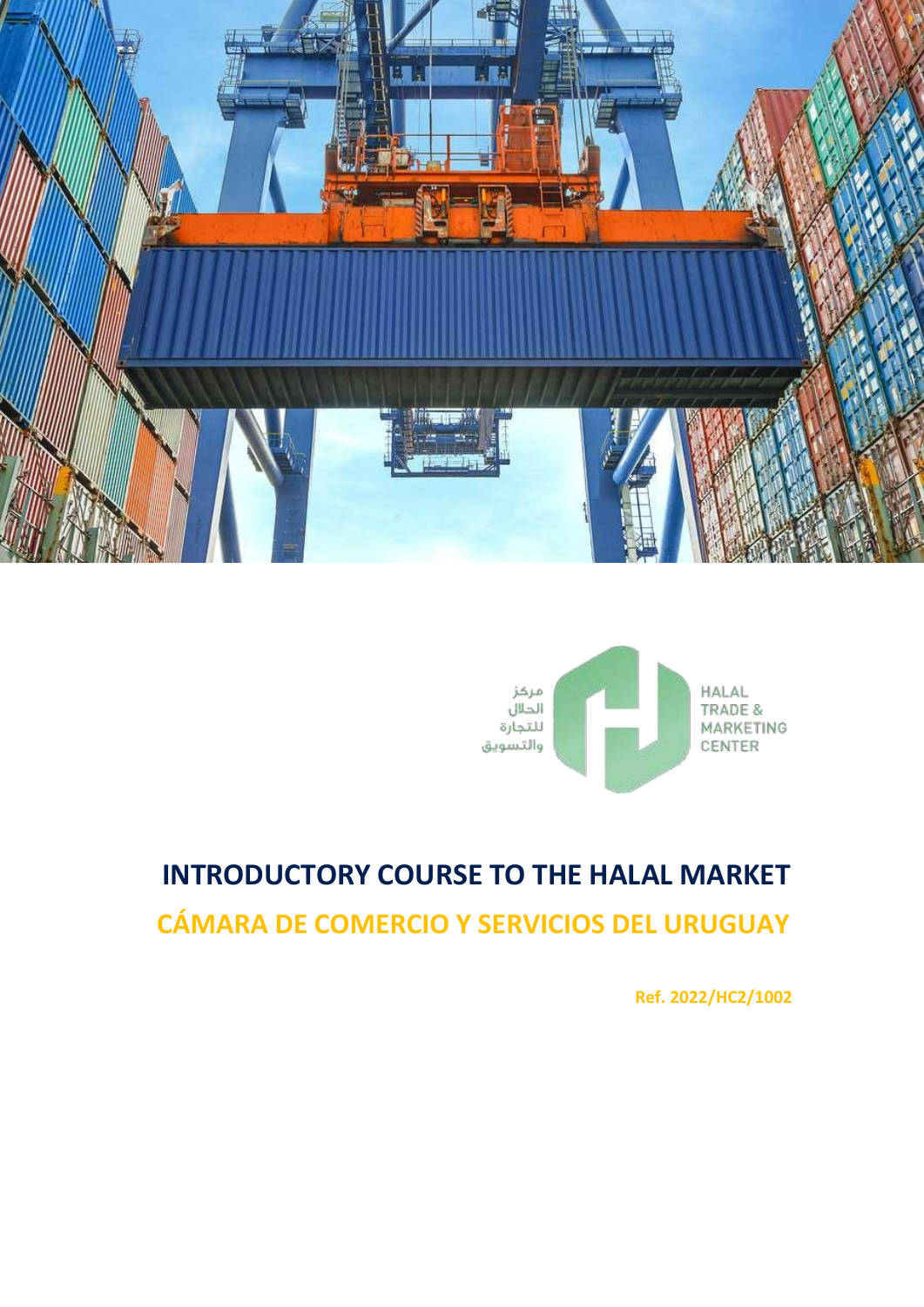

Halal Trade and Marketing Centre Dubai Airport Free Zone, Dubai, UAE P.O. Box 491, Tel. +971 4 701 7000 [http://www.thehtmc.com](http://www.thehtmc.com/)

May 4<sup>th</sup>, 2022

International Trade Department Coordinator, Chamber of Commerce and Services of Uruguay:

After our productive conversation, we have the pleasure of presenting a proposal to develop and deliver a comprehensive and tailor-made course about the Halal market.

The Halal Trade and Marketing Centre, a global business development centre focused on the Halal economy opportunities for the industry across the world, will provide Cámara de Comercio y Servicios del Uruguay with an introductory course to the Halal market for food and beverages companies in Uruguay interested in gaining the necessary knowledge to identify trends and opportunities in this fast-growing business niche as well as to better understand the complex legal framework of this market.

Thank you very much for providing us with this opportunity to work together.

We look forward to receiving your comments and response.

Yours faithfully,

Tomás Guerrero Director, Halal Trade and Marketing Centre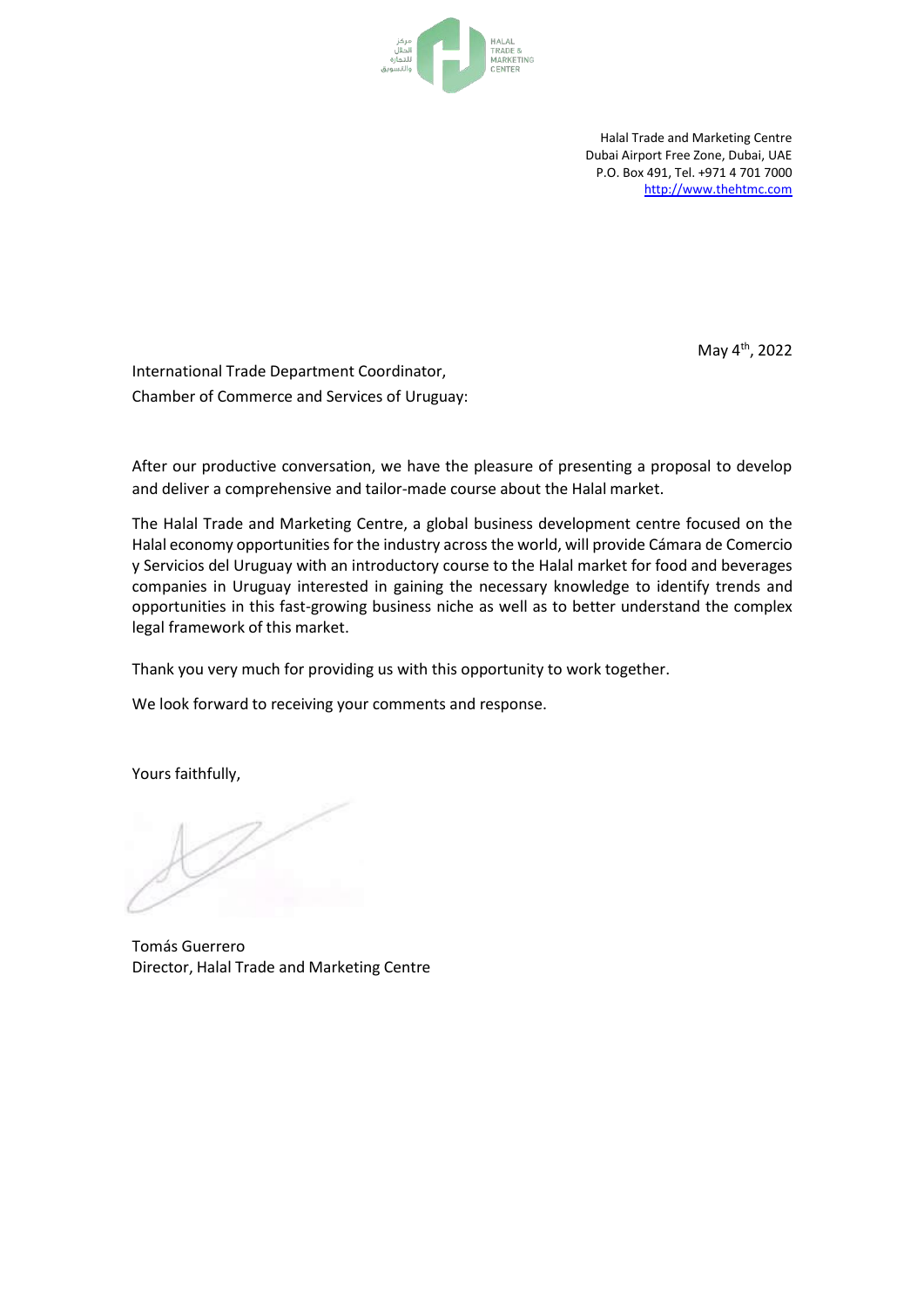

#### **Background**

The Halal market is growing so fast. In 2020 Muslims spent 1.1 trillion dollars in food and beverages. Of these 500 billion dollars approximately was destined by the Muslim population to consume Halal certified food and beverages products. It is expected that spending on Halal foods and beverages will grow to 1.3 trillion dollars in 2024, representing approximately 20% of world spending on food and beverages that year.

Among the Muslims population who devoted more resources to consume Halal food and beverages in 2020 were Indonesians, Bangladeshis, and Egyptians, with an estimated consumption of 144, 107 and 95 billion dollars respectively, followed very closely by Nigerians and Pakistanis, with a higher expenditure in the two cases to 80 billion dollars. In countries such as Russia or India, even though they are not Muslim-majority countries, they still have a significant Muslim population, Muslim consumers allocated 45 and 41 billion dollars respectively to consume Halal food and beverages. This fact denotes that the opportunities offered by this market are not limited exclusively to the member countries of the OIC. It is overflowing and offers opportunities practically in any country or region of the world.

OIC countries are net food and beverages importers. The geography in some cases, the weather conditions in others, or the sum of both factors, make it impossible or difficult to produce this kind of product. Therefore, year after year they present a negative balance in the food and beverage trade balance. In 2020 they imported food and beverage worth 200 billion dollars, approximately 18% of the food and beverage they consumed that year.

For the Uruguayan companies, the takeoff from this market has not gone unnoticed. The increase in the purchasing power of the more than 1,800 million Muslims who inhabit our world, because of the economic growth experienced by OIC countries, has stirred up the interest of the companies for this huge and fast-growing market.

## **GCC Opportunity**

The market value of Halal food and beverages products in the GCC countries is estimated at around 50 billion dollars. It represents about 4.5 percent of the Halal food and beverage market worldwide. With a total population of approximately 57 million inhabits, the GCC countries are among the largest importers of Halal food and beverage products worldwide.

These figures are only explained, as mentioned above, due to the agricultural limitations of the region. In fact, the GCC countries are importing almost 70 percent of the food their inhabitants, mostly Muslims, consume every year. It represents a unique opportunity for the food and beverage world powers, whose companies could fill this gap thanks to the Halal certification.

Even so, the Halal market regulation is growing increasingly complex. The absence of a single and stable regulation on Halal for the Muslim-majority countries is making it difficult and expensive for companies to access this market. The existence of different Halal standards and authorities in each country is generating great confusion in the industry, which shows how the Halal certification or the registration process for Halal products, are becoming a barrier to entry to the Muslim-majority markets.

This fact is reducing the potential of the Halal trade since some companies are avoiding going into Halal because the rules of the game are not entirely clear, generating uncertainty and insecurity in producing and marketing this type of products.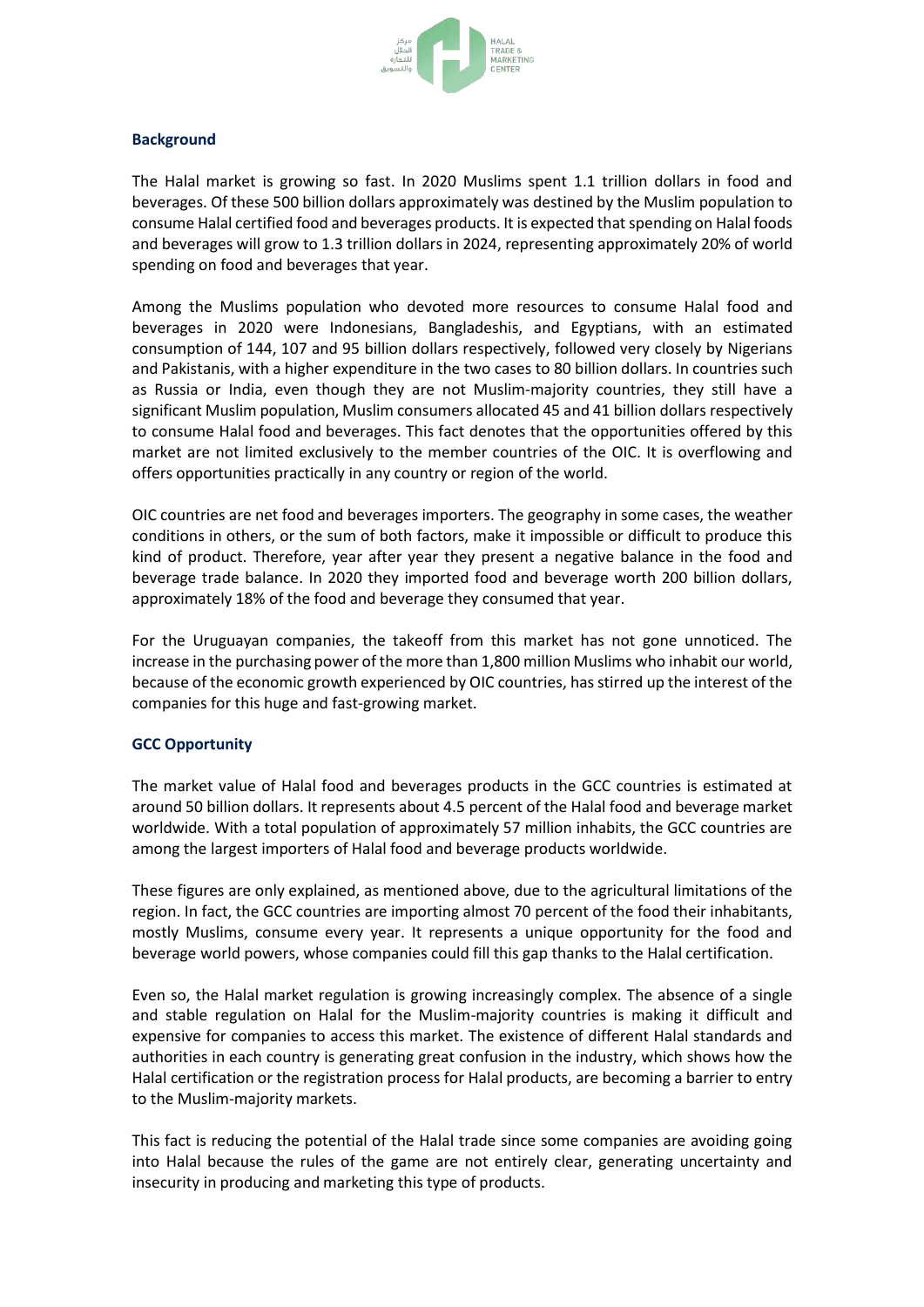

# **Scope**

The proposal aimsto develop and taught a 10-hours course about the Halal market business and regulation to help Uruguayan F&B companies to identify trends and opportunities in this fastgrowing business niche as well as to better understand the complex legal framework of this market. To achieve this, the webinar will address the following topics:

Module 1: Halal Concept (2 Hours)

- Halal Vs Haram
- Halal and Tayyib
- Guarantee of Quality, Healthiness and Sustainability
- Beyond Food and Beverage
- The "Kulu Halal" Issue
- **•** Beyond Muslims

Chapter 2: The Halal Legal Framework (2 Hours)

- Halal Regulatory Bodies
- Halal Standards and Requirements
- **IHAF and SMIIC Harmonization Processes**
- The Halal Certification Scheme
- The Traceability System
- Compulsory and Compatibility

Module 3: Halal Requirements for Food Companies (2 Hours)

- Slaughterhouses
- Processed Food Companies
- Stunning, Non-Stunning and Animal Welfare
- Dairy Products and Flavours
- Vinegar and Juices
- The Istihala Process

Chapter 4: Drivers of the Halal Market (2 Hours)

- Demographic Dividend
- Generation M: Muslim Millennials
- Rebalancing of the Nations' Wealth
- Dynamic Emerging Muslim-Majority Markets
- Fast Growing Middle Classes
- Increasing Demand from the Consumers and Regulators

Chapter 5: The Halal F&B Market in Figures (2 Hours)

- Current Landscape
- Main Trends: Size, Expenditure and Key Markets
- OIC Food Dependency
- Meat and Poultry Lifeline
- Opportunities and Challenges
- Success Cases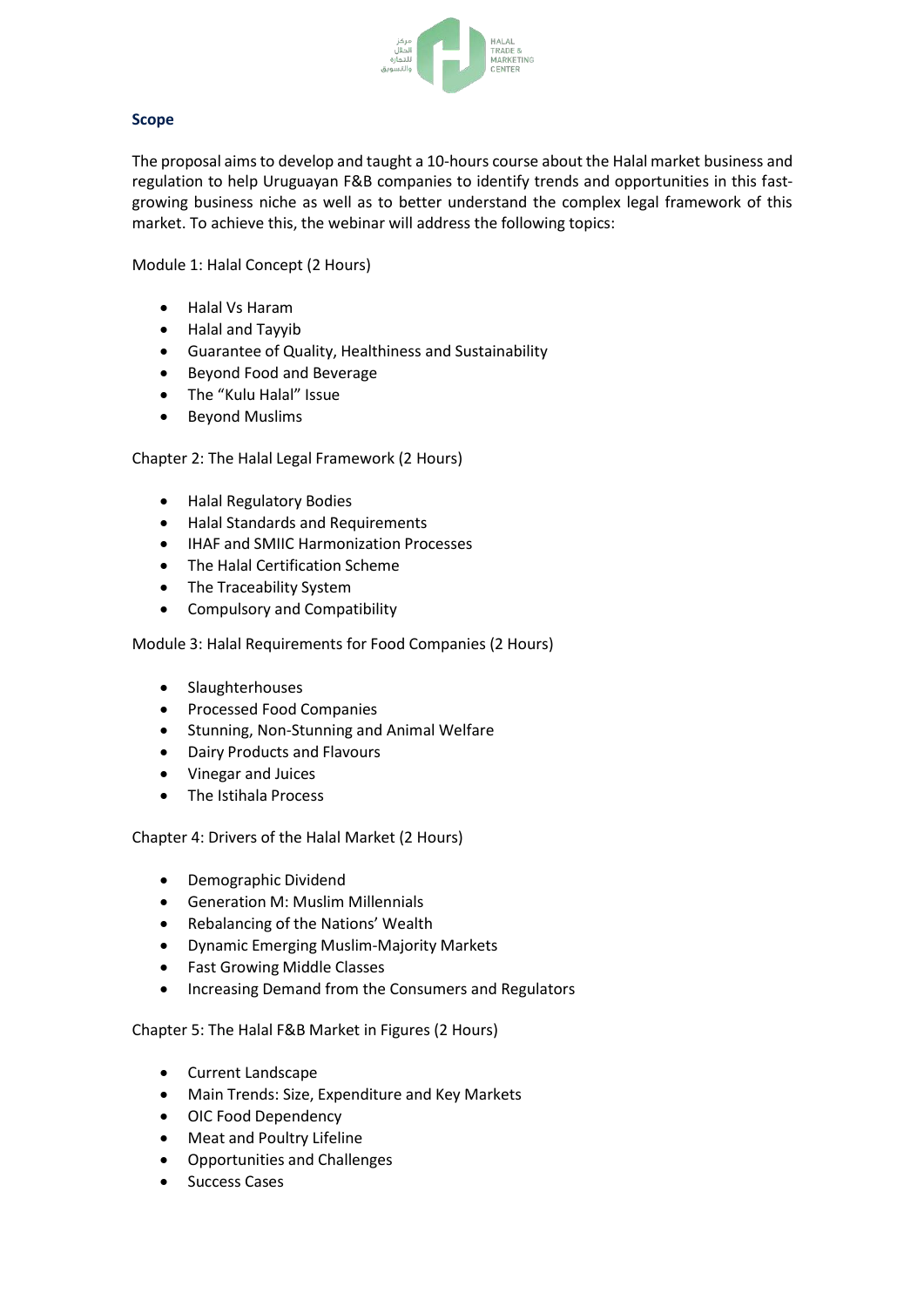

The execution of the course has been divided into well-differentiated phases, always guaranteeing an evolution of the same according to a logical sequence, in order to be able to respond to the premises, concerns and objectives of Cámara de Comercio y Servicios del Uruguay.

# **Methodology**

The course has been crafted by the expert designates for this purpose as a practical tailor-made introductory course to the Halal market based on the Uruguayan F&B companies' needs and lasting 10 hours. The learning processis a progressive immersion in the world ofthe Halal market covering the business and regulation sides. During this process, the Uruguayan F&B companies' representatives will receive rigorous theoretical training and simultaneously undergo a practical and experiential course that will immerse them in the reality of the analysis and resolution of real cases.

## **Team**

The webinar will be taught by an expert of reputed prestige in the field:

Tomás Guerrero, Director, Halal Trade and Marketing Centre

Mr. Guerrero was born in Spain and has resided in Madrid for the better part of his life. Passionate about the Islamic Economy and Emerging Markets, he has dedicated himself to the Halal industry and sovereign wealth funds (SWFs).

He began his career working as a researcher at ESADE Business School´s economic intelligence unit (ESADEgeo) for Mr. Javier Solana, former NATO Secretary General, and Mr. Javier Santiso, former OECD Development Center Director and Chief Economist. During his years at ESADEgeo, he organized events on entrepreneurship and emerging markets, such as "Start-Up Spain" or the "Globalization Labs", and he also contributed to the development of the first four editions ofthe KPMG-ICEX Sovereign Wealth Funds Report. This experience led him to discover the global potential of the Islamic Economy and to start researching about the Halal Market, enabling him to join the Halal Institute in Spain.

Mr. Guerrero has been working at Instituto Halal as Head of Madrid Office and International Relations Director for five years. He has decisively contributed to modernization and internationalization of the Instituto Halal, reaching more than 400 certified companies, helping them start their operations in Latin American countries such as Mexico and Argentina and also becoming one of the largest Halal certification bodies in the world. He has also been a key contributor to develop projects like the First International Halal Congress of Spain, the Cordoba Halal Cluster and the Halal Academy. In addition, Mr. Guerrero has worked as a Consultant on SWFs at Inter-American Development Bank, advising countries in Latin America to set up SWFs, as Director of Strategy Consulting and Cultural Intelligence at Horwath HTL, leading projects on Halal tourism, and as a researcher on SWFs at IE Business School in Spain

He has been a known speaker in numerous international events, such as the Global Islamic Economy Summit, UAE; the World Islamic Economic Forum, Malaysia; the Mediterranean Leaders Week, Spain; Mexico Alimentaria, Mexico; the Thailand Halal Assembly to name a few. Mr. Guerrero has also been ranked in the top 50 Leaders who contribute to the Islamic Economy by "IsFin-Forbes Middle East" in 2020 and appointed as Young Fellow by the World Islamic Economic Forum.